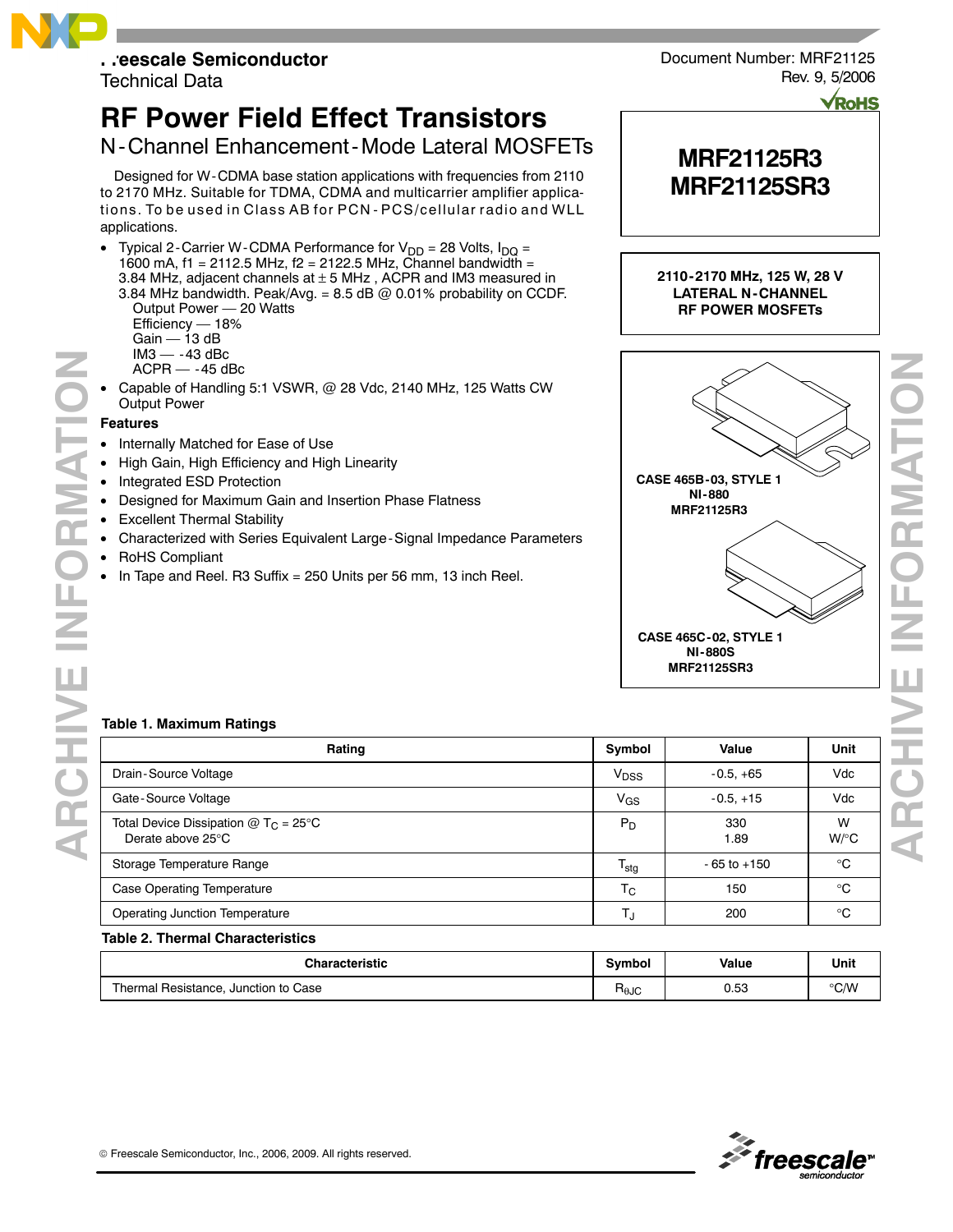

### **Table 3. ESD Protection Characteristics**

| <b>Test Conditions</b>                                                                                                                                                                                                                                                                        |                    | <b>Class</b> |              |        |      |  |
|-----------------------------------------------------------------------------------------------------------------------------------------------------------------------------------------------------------------------------------------------------------------------------------------------|--------------------|--------------|--------------|--------|------|--|
| Human Body Model                                                                                                                                                                                                                                                                              |                    | 2 (Minimum)  |              |        |      |  |
| Machine Model                                                                                                                                                                                                                                                                                 |                    |              | M3 (Minimum) |        |      |  |
| <b>Table 4. Electrical Characteristics</b> $(T_C = 25^{\circ}C)$ unless otherwise noted)                                                                                                                                                                                                      |                    |              |              |        |      |  |
| <b>Characteristic</b>                                                                                                                                                                                                                                                                         | Symbol             | Min          | Typ          | Max    | Unit |  |
| <b>Off Characteristics</b>                                                                                                                                                                                                                                                                    |                    |              |              |        |      |  |
| Drain-Source Breakdown Voltage<br>$(V_{GS} = 0$ Vdc, $I_D = 100 \mu$ Adc)                                                                                                                                                                                                                     | $V_{(BR)DSS}$      | 65           |              |        | Vdc  |  |
| Gate-Source Leakage Current<br>$(V_{GS} = 5$ Vdc, $V_{DS} = 0$ Vdc)                                                                                                                                                                                                                           | lgss               |              |              | 1      | μAdc |  |
| Zero Gate Voltage Drain Leakage Current<br>$(V_{DS} = 28$ Vdc, $V_{GS} = 0$ Vdc)                                                                                                                                                                                                              | I <sub>DSS</sub>   |              |              | 10     | μAdc |  |
| <b>On Characteristics</b>                                                                                                                                                                                                                                                                     |                    |              |              |        |      |  |
| Forward Transconductance<br>$(V_{DS} = 10$ Vdc, $I_{D} = 3$ Adc)                                                                                                                                                                                                                              | $g_{fs}$           |              | 10.8         |        | S    |  |
| Gate Threshold Voltage<br>$(V_{DS} = 10 V, I_D = 300 \mu A)$                                                                                                                                                                                                                                  | $V_{GS(th)}$       | 2            |              | 4      | Vdc  |  |
| Gate Quiescent Voltage<br>$(V_{DS} = 28 V, I_D = 1300 mA)$                                                                                                                                                                                                                                    | $V_{GS(Q)}$        | 2.5          | 3.9          | 4.5    | Vdc  |  |
| Drain-Source On-Voltage<br>$(V_{GS} = 10 V, I_D = 1 A)$                                                                                                                                                                                                                                       | $V_{DS(on)}$       |              | 0.12         |        | Vdc  |  |
| <b>Dynamic Characteristics</b>                                                                                                                                                                                                                                                                |                    |              |              |        |      |  |
| Reverse Transfer Capacitance (1)<br>$(V_{DS} = 28$ Vdc, $V_{GS} = 0$ , f = 1 MHz)                                                                                                                                                                                                             | C <sub>rss</sub>   |              | 5.4          |        | pF   |  |
| Functional Tests (In Freescale Test Fixture, 50 ohm system) 2-carrier W-CDMA, 3.84 MHz Channel Bandwidth, IM3 measured<br>in 3.84 MHz Bandwidth. Peak/Avg. = 8.5 dB $\omega$ 0.01% probability on CCDF.                                                                                       |                    |              |              |        |      |  |
| Common-Source Amplifier Power Gain<br>( $V_{DD}$ = 28 Vdc, P <sub>out</sub> = 20 W Avg, 2-carrier W-CDMA, $I_{DQ}$ = 1600 mA,<br>$f1 = 2112.5$ MHz, $f2 = 2122.5$ MHz and $f1 = 2157.5$ MHz, $f2 = 2167.5$<br>MHz)                                                                            | $\rm{G}_{\rm{ps}}$ | 12           | 13           |        | dВ   |  |
| Drain Efficiency<br>( $V_{DD}$ = 28 Vdc, P <sub>out</sub> = 20 W Avg, 2-carrier W-CDMA, $I_{DO}$ = 1600 mA,<br>f1 = 2112.5 MHz, f2 = 2122.5 MHz and f1 = 2157.5 MHz, f2 = 2167.5<br>MHz)                                                                                                      | η                  | 17           | 18           |        | %    |  |
| Third Order Intermodulation Distortion<br>$(V_{DD} = 28$ Vdc, $P_{out} = 20$ W Avg, 2-carrier W-CDMA, $I_{DQ} = 1600$ mA,<br>f1 = 2112.5 MHz, f2 = 2122.5 MHz and f1 = 2157.5 MHz, f2 = 2167.5<br>MHz; IM3 measured at f1 $-10$ MHz and f2 $+10$ MHz referenced to<br>carrier channel power.) | IM <sub>3</sub>    |              | -43          | -40    | dBc  |  |
| Adjacent Channel Power Ratio<br>$(V_{DD} = 28$ Vdc, $P_{out} = 20$ W Avg, 2-carrier W-CDMA, $I_{DQ} = 1600$ mA,<br>f1 = 2112.5 MHz, f2 = 2122.5 MHz and f1 = 2157.5 MHz, f2 = 2167.5<br>MHz; ACPR measured at f1 -5 MHz and f2 +5 MHz referenced to<br>carrier channel power.)                | <b>ACPR</b>        |              | -45          | - 40   | dBc  |  |
| Input Return Loss<br>$(V_{DD} = 28$ Vdc, $P_{out} = 20$ W Avg, 2-carrier W-CDMA, $I_{DO} = 1600$ mA,<br>f1 = 2112.5 MHz, f2 = 2122.5 MHz and f1 = 2157.5 MHz, f2 = 2167.5<br>MHz)                                                                                                             | <b>IRL</b>         |              | $-12$        | $-9.0$ | dB   |  |
|                                                                                                                                                                                                                                                                                               |                    |              |              |        |      |  |

1. Part internally matched both on input and output.

(continued)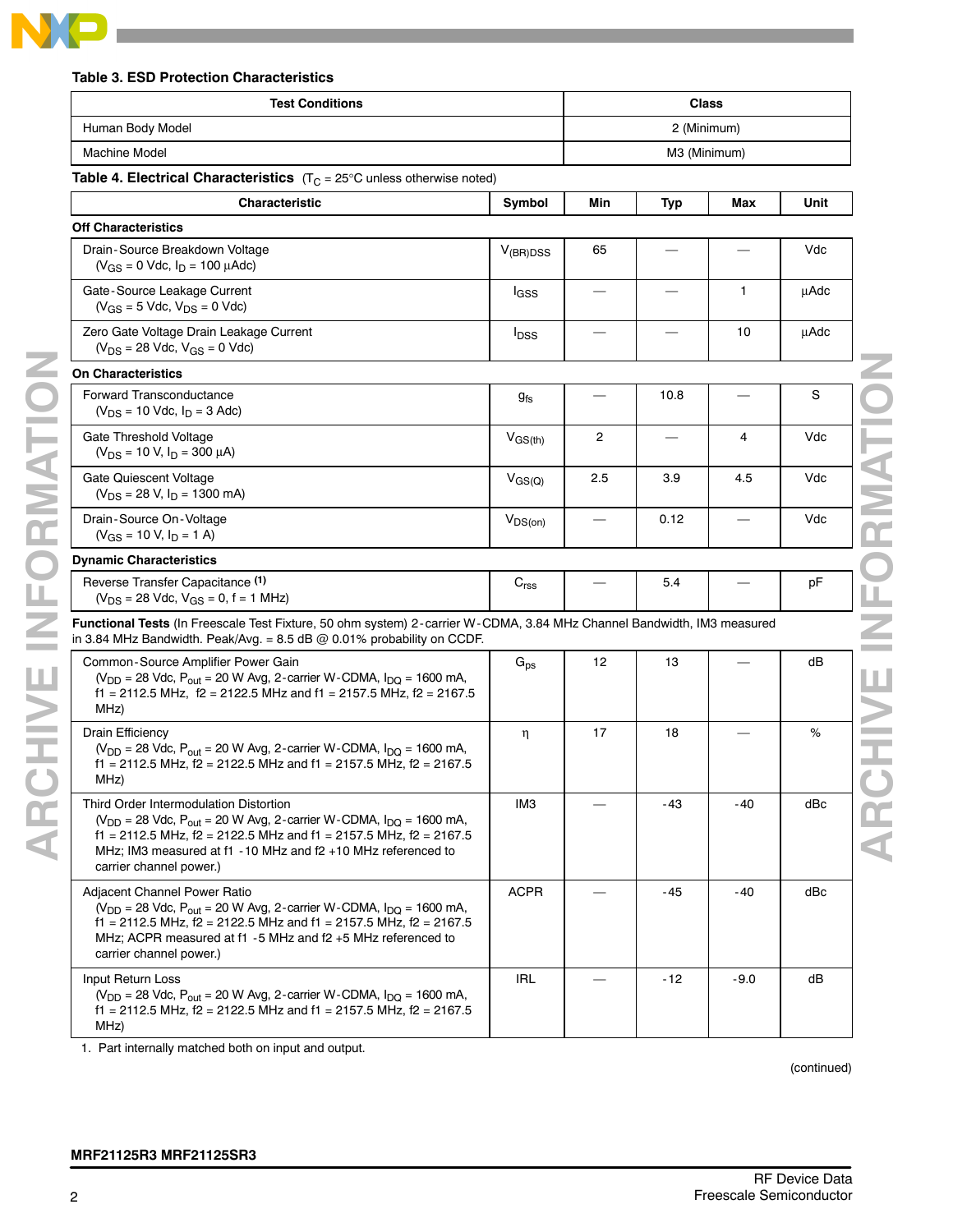

### **Table 4. Electrical Characteristics** (T<sub>C</sub> = 25°C unless otherwise noted) (continued)

( $V_{DD}$  = 28 Vdc, P<sub>out</sub> = 125 W CW,  $I_{DQ}$  = 1600 mA, f1 = 2170.0 MHz)

| <b>Characteristic</b>                                                                                                                                                        | Symbol     | Min | Typ  | Max | Unit |
|------------------------------------------------------------------------------------------------------------------------------------------------------------------------------|------------|-----|------|-----|------|
| Typical Two-Tone Performance (In Freescale Test Fixture)                                                                                                                     |            |     |      |     |      |
| Common-Source Amplifier Power Gain<br>$(V_{DD} = 28$ Vdc, $P_{out} = 125$ W PEP, $I_{DD} = 1600$ mA, f1 = 2110 MHz,<br>$f2 = 2120$ MHz and $f1 = 2160$ MHz, $f2 = 2170$ MHz) |            |     | 12   |     | dB   |
| Drain Efficiency<br>$(V_{DD} = 28$ Vdc, $P_{out} = 125$ W PEP, $I_{DD} = 1600$ mA, f1 = 2110 MHz,<br>$f2 = 2120$ MHz and $f1 = 2160$ MHz, $f2 = 2170$ MHz)                   | η          |     | 34   |     | %    |
| Intermodulation Distortion<br>$(V_{DD} = 28$ Vdc, $P_{out} = 125$ W PEP, $I_{DO} = 1600$ mA, f1 = 2110 MHz,<br>$f2 = 2120$ MHz and $f1 = 2160$ MHz, $f2 = 2170$ MHz)         | <b>IMD</b> |     | -30  |     | dBc  |
| <b>Typical CW Performance</b>                                                                                                                                                |            |     |      |     |      |
| Common-Source Amplifier Power Gain                                                                                                                                           | $G_{ns}$   |     | 11.5 |     | dB   |

**AR**

# **MRF21125R3 MRF21125SR3**

 $\rm{G}_{ps}$   $\rm{]}$   $\rm{-}$   $\rm{]}$  11.5  $\rm{]}$   $\rm{-}$   $\rm{]}$  dB

η | - | 46 | - | %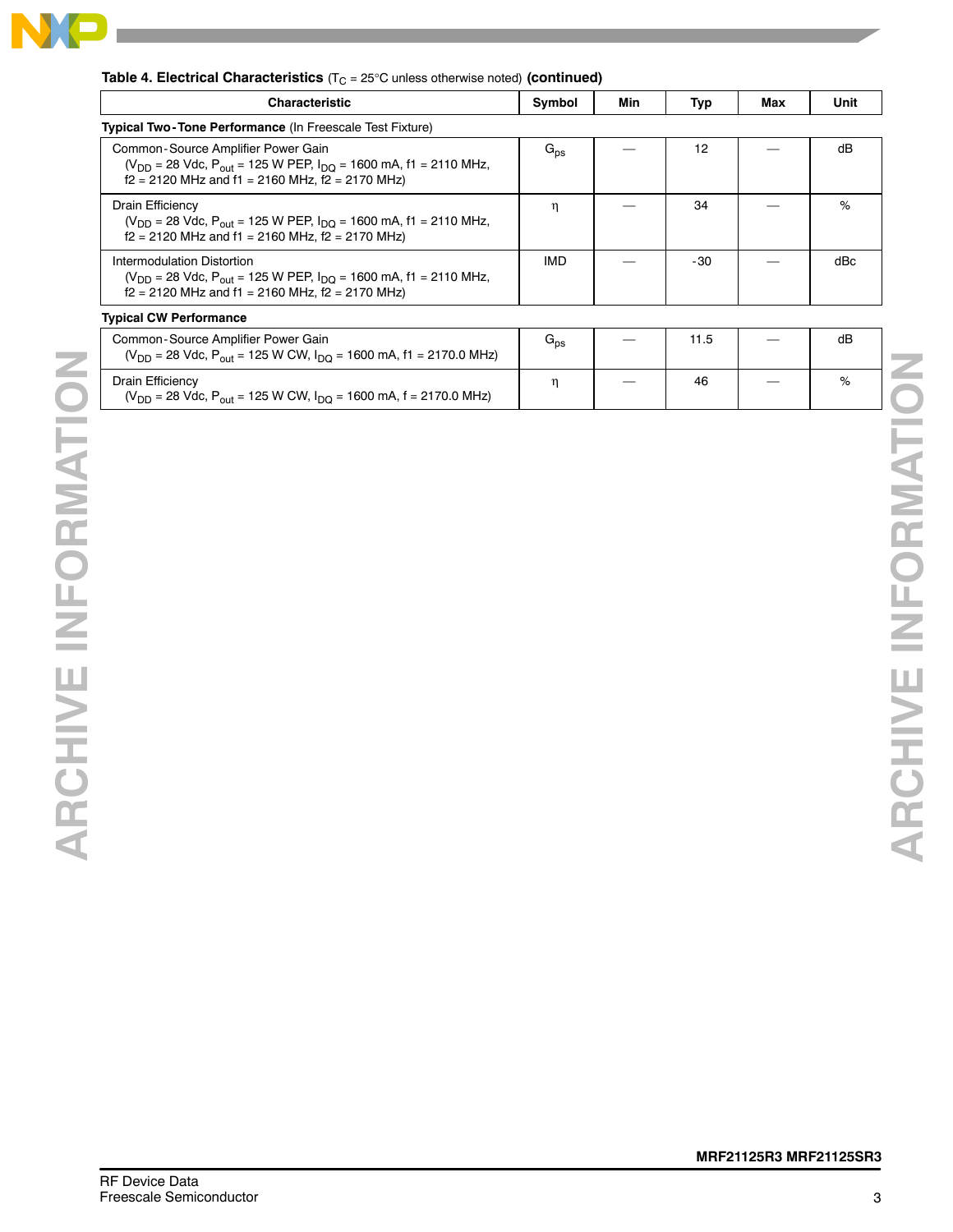

| Z1             | $1.212''$ x 0.082" Microstrip       | Z8              | $0.600''$ x 1.056" Microstrip                      |
|----------------|-------------------------------------|-----------------|----------------------------------------------------|
| Z <sub>2</sub> | $0.236''$ x $0.082''$ Microstrip    | Z9              | $0.179''$ x $0.219''$ Microstrip                   |
| Z <sub>3</sub> | $0.086''$ x $0.254''$ Microstrip    | Z <sub>10</sub> | $0.100''$ x $0.336''$ Microstrip                   |
| Z4             | $0.357''$ x $0.082''$ Microstrip    | Z <sub>11</sub> | $0.534'' \times 0.142''$ Microstrip                |
| Z <sub>5</sub> | $0.274'' \times 1.030''$ Microstrip | Z <sub>12</sub> | $0.089'' \times 0.080''$ Microstrip                |
| Z <sub>6</sub> | $0.466''$ x $0.050''$ Microstrip    | Z <sub>13</sub> | $0.620''$ x $0.080''$ Microstrip                   |
| Z7             | $0.501''$ x $0.050''$ Microstrip    | <b>PCB</b>      | Arlon GX0300-55-22, 0.030", $\varepsilon_r = 2.55$ |



### **Table 5. MRF21125 Test Circuit Component Designations and Values**

| <b>Designators</b>                                                  | <b>Description</b>                                                            |  |  |
|---------------------------------------------------------------------|-------------------------------------------------------------------------------|--|--|
| <b>B1</b>                                                           | Ferrite Bead (Square), Fair Rite #2743019447                                  |  |  |
| C <sub>1</sub>                                                      | 9.1 pF Chip Capacitor, ATC #100B9R1CCA500X                                    |  |  |
| C <sub>2</sub> , C <sub>4</sub> , C <sub>11</sub> , C <sub>12</sub> | 22 µF, 35 V Tantalum Surface Mount Chip Capacitors, Kemet #T491X226K035AS4394 |  |  |
| C <sub>3</sub> , C <sub>7</sub>                                     | 20000 pF Chip Capacitors, ATC #100B203JCA50X                                  |  |  |
| C5, C14                                                             | 5.1 pF Chip Capacitors, ATC #100B5R1CCA500X                                   |  |  |
| C6                                                                  | 100000 pF Chip Capacitor, ATC #100B104JCA50X                                  |  |  |
| C8                                                                  | 10000 pF Chip Capacitor, ATC #100B103JCA50X                                   |  |  |
| C <sub>9</sub>                                                      | 7.5 pF Chip Capacitor, ATC #100B7R5CCA500X                                    |  |  |
| C <sub>10</sub>                                                     | 1.2 pF Chip Capacitor, ATC #100B1R2CCA500X                                    |  |  |
| C <sub>13</sub>                                                     | 0.1 µF Chip Capacitor, Kemet #CDR33BX104AKWS                                  |  |  |
| C <sub>15</sub>                                                     | 16 pF Chip Capacitor, ATC #100B160KP500X                                      |  |  |
| C16                                                                 | 0.6 - 4.5 pF Variable Capacitor, Johanson Gigatrim #27271SL                   |  |  |
| R1                                                                  | 1.0 k $\Omega$ , 1/8 W Chip Resistor                                          |  |  |
| R <sub>2</sub>                                                      | 560 kΩ, 1/8 W Chip Resistor                                                   |  |  |
| R <sub>3</sub>                                                      | 4.7 $\Omega$ , 1/8 W Chip Resistor                                            |  |  |
| R <sub>4</sub>                                                      | 12 $\Omega$ , 1/8 W Chip Resistor                                             |  |  |
| W1                                                                  | Solid Copper Buss Wire, 16 AWG                                                |  |  |

# **MRF21125R3 MRF21125SR3**

**AR**

**CHIVE INF**

**ORMATI**

**O**

**N**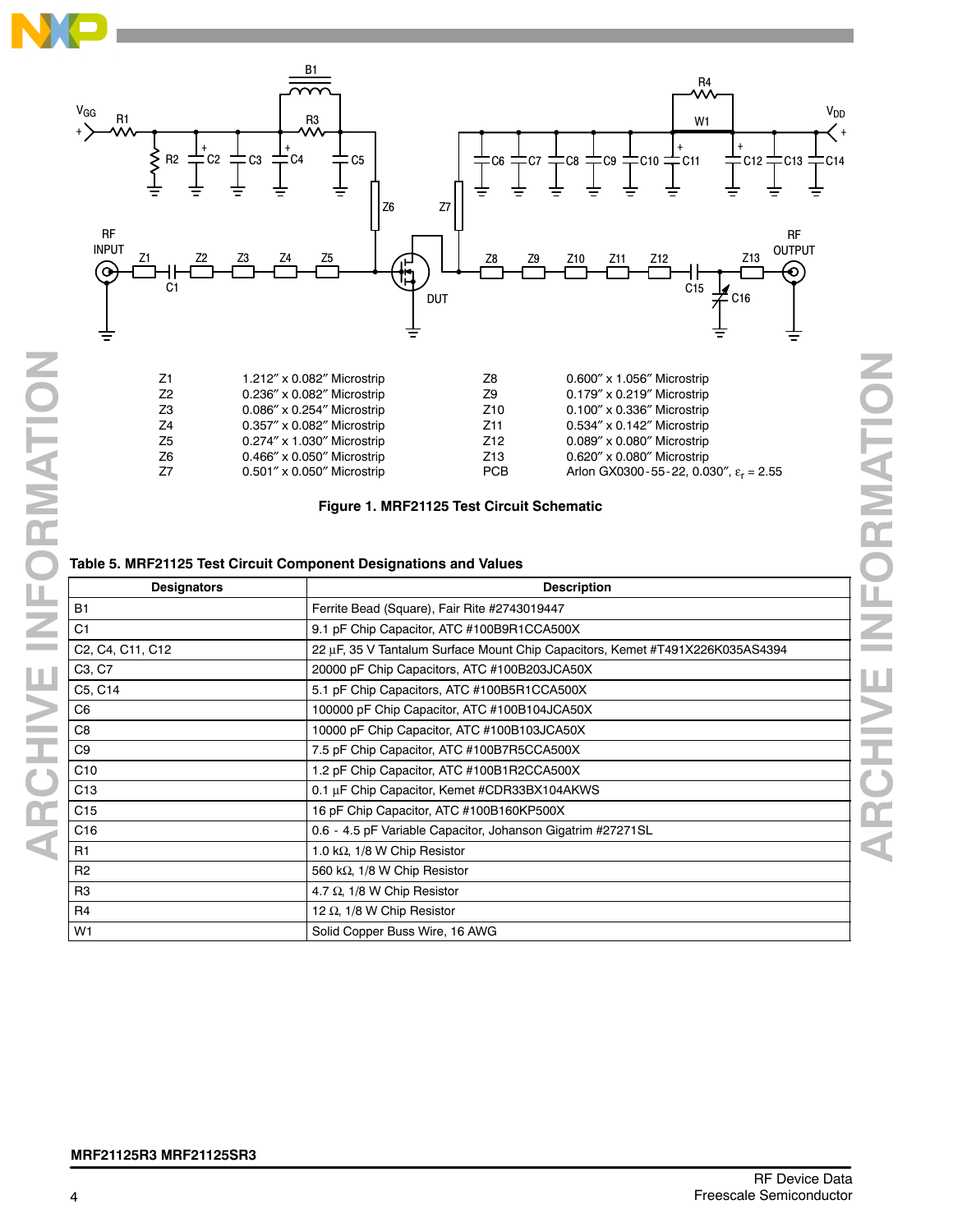



Freescale has begun the transition of marking Printed Circuit Boards (PCBs) with the Freescale Semiconductor signature/logo. PCBs may have either Motorola or Freescale markings during the transition period. These changes will have no impact on form, fit or function of the current product.

### **Figure 2. MRF21125 Test Circuit Component Layout**

**ARCHIVE INFORMATION**

ARCHIVE INFORMATION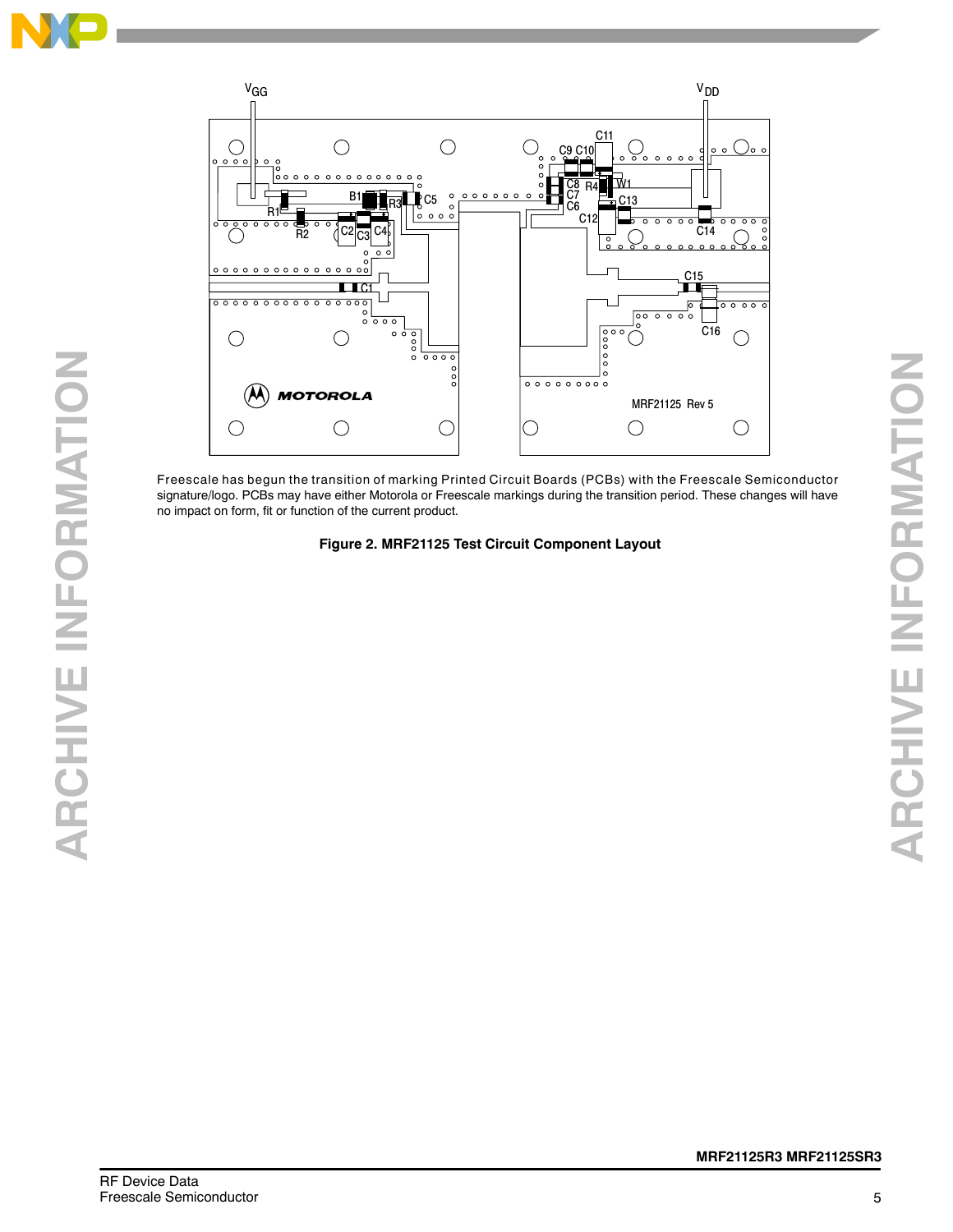



### **MRF21125R3 MRF21125SR3**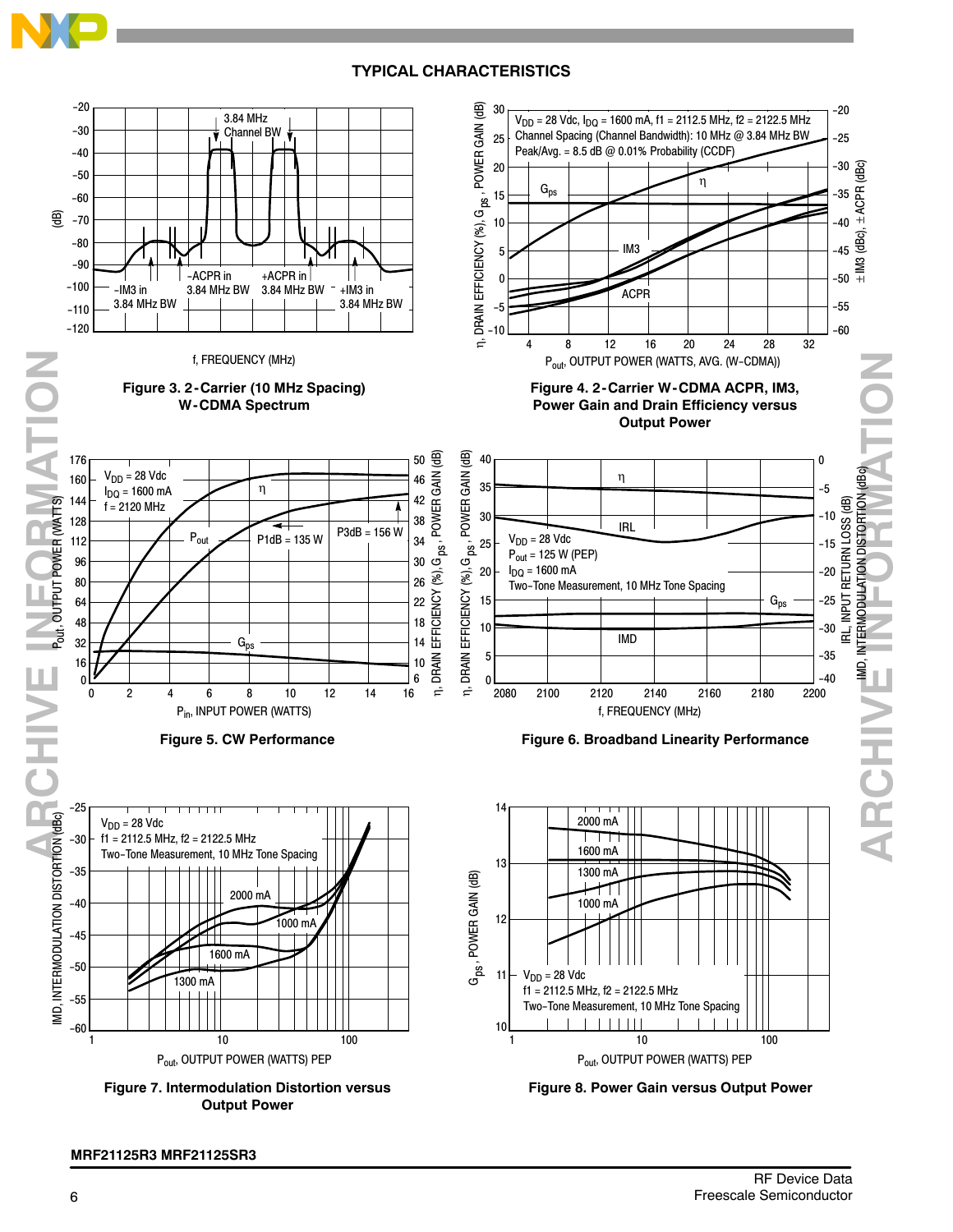**AR CHIVE INF ORMATI O N**



V<sub>DD</sub> = 28 V, I<sub>DQ</sub> = 1600 mA, P<sub>out</sub> = 20 W (Avg.), 2-Carrier W-CDMA

| <b>MHz</b> | Zsource<br>Ω   | Z <sub>load</sub><br>Ω |
|------------|----------------|------------------------|
| 2110       | $3.81 - j6.86$ | $1.56 - j1.58$         |
| 2140       | $4.33 - 7.90$  | $1.53 - j1.90$         |
| 2170       | $4.84 - j8.46$ | $1.48 - j2.26$         |

| $Z_{\text{source}}$ = | Test circuit impedance as measured from |
|-----------------------|-----------------------------------------|
|                       | gate to ground.                         |





**Figure 9. Series Equivalent Source and Load Impedance**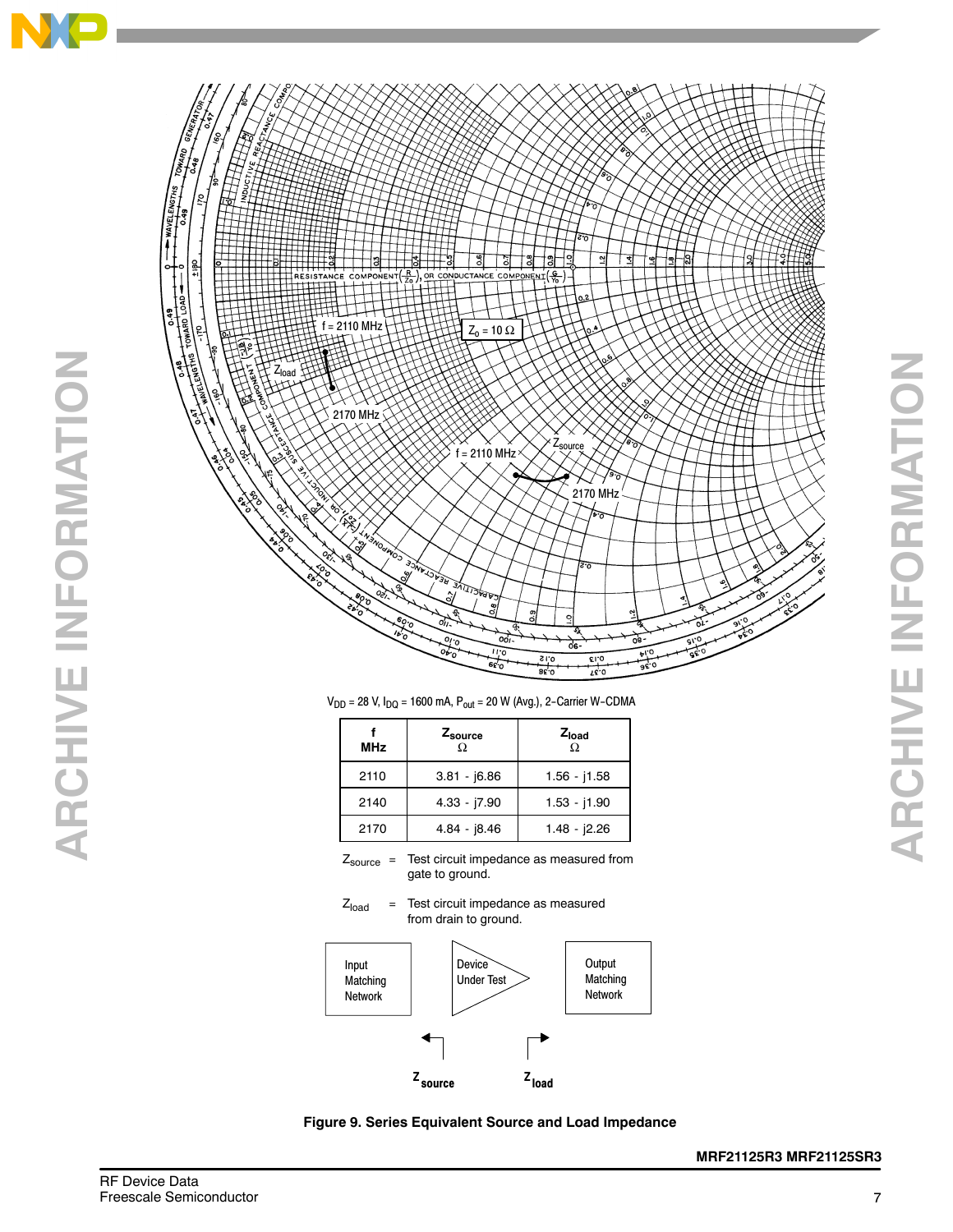

# **NOTES**

# **ARCHIVE INFORMATION ARCHIVE INFORMATION**

# **MRF21125R3 MRF21125SR3**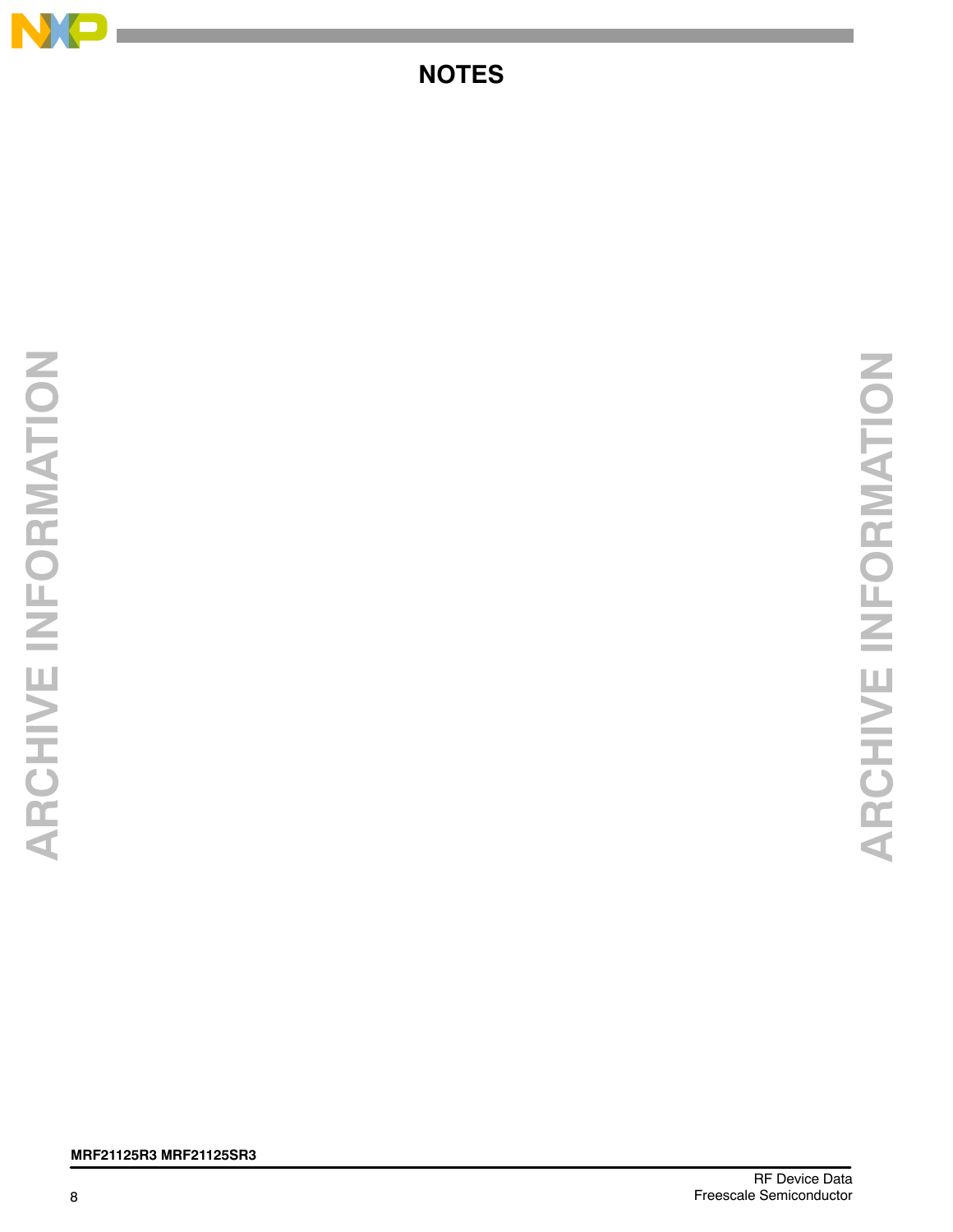

# **NOTES**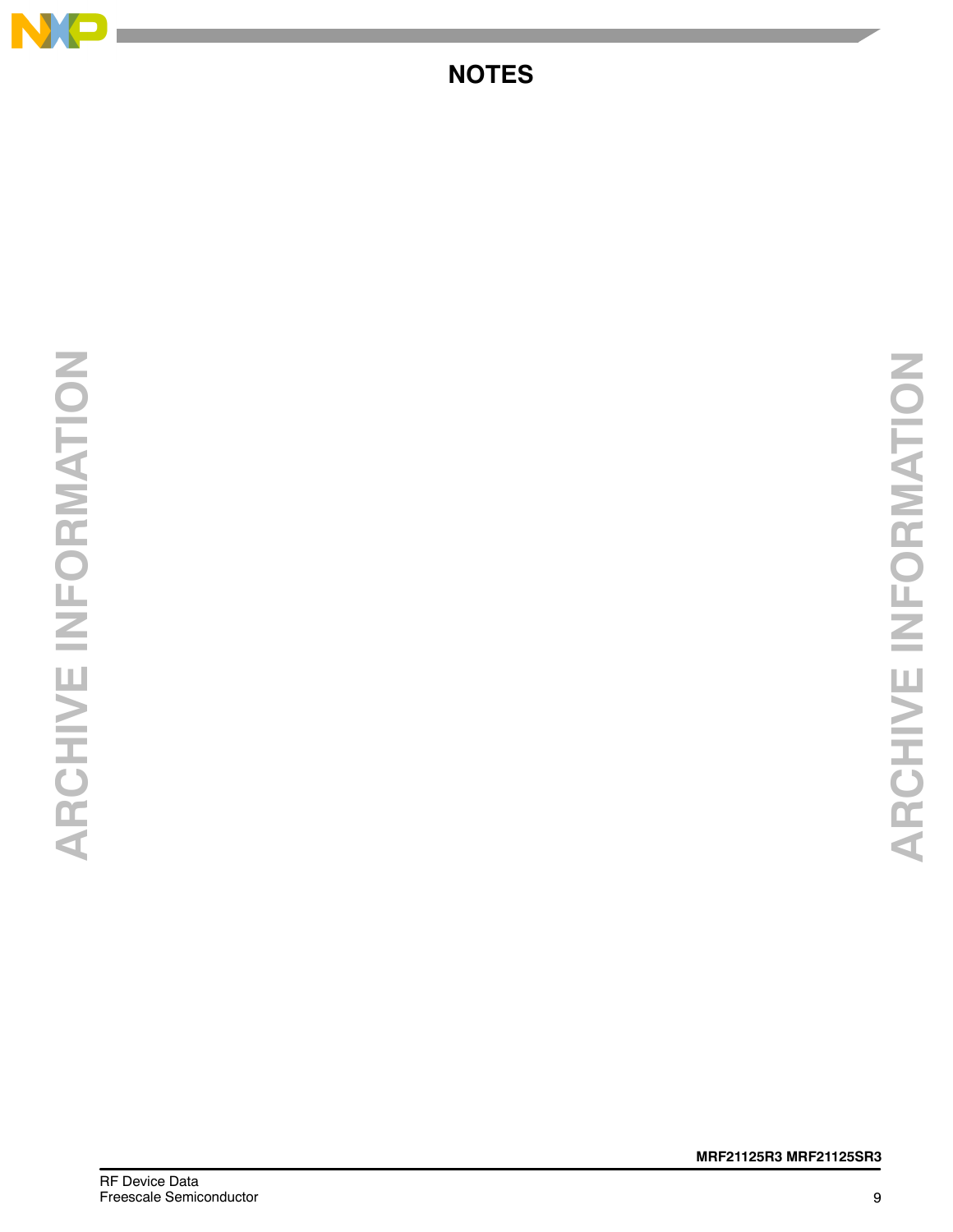

# **NOTES**

# **ARCHIVE INFORMATION ARCHIVE INFORMATION**

## **MRF21125R3 MRF21125SR3**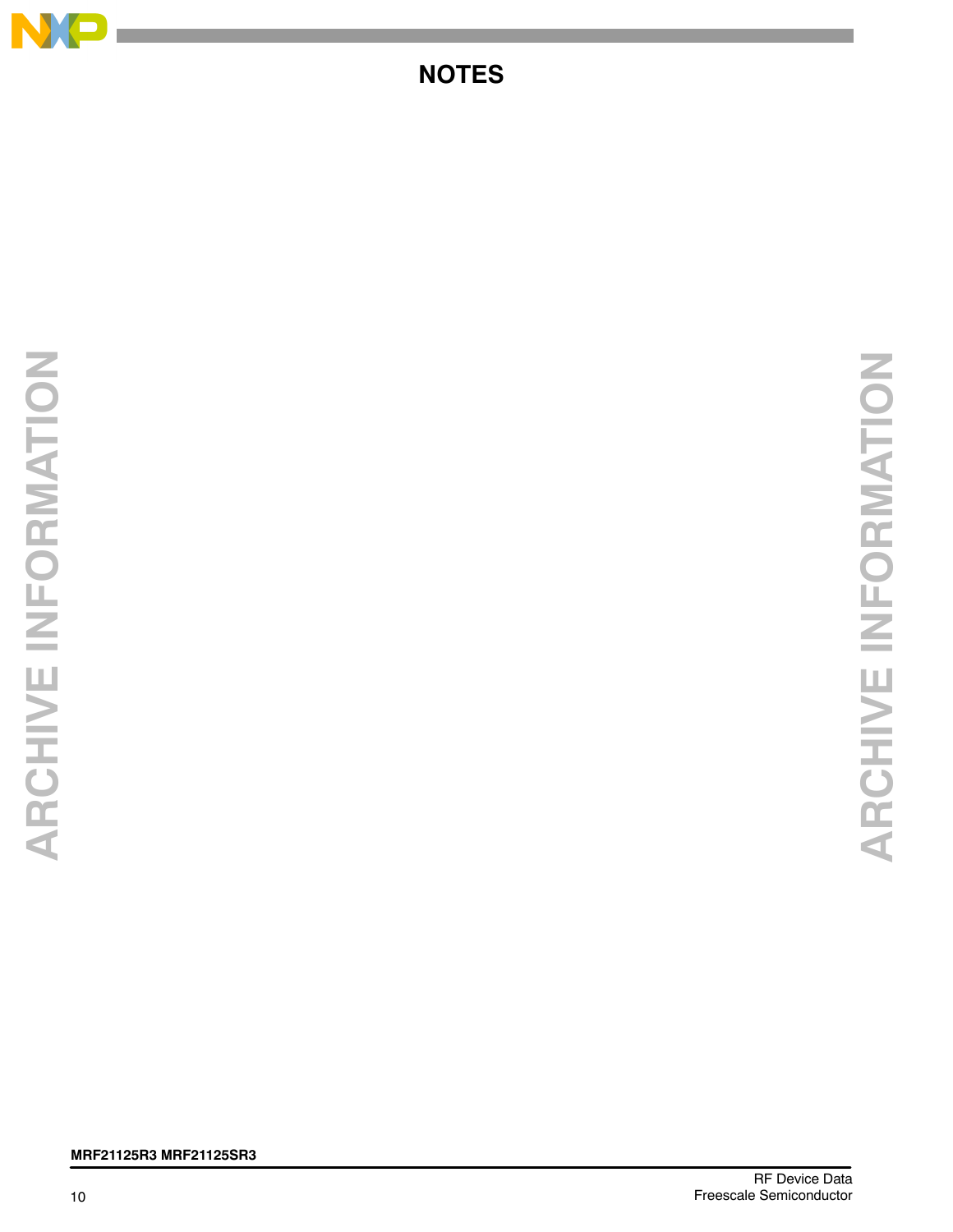

### **PACKAGE DIMENSIONS**